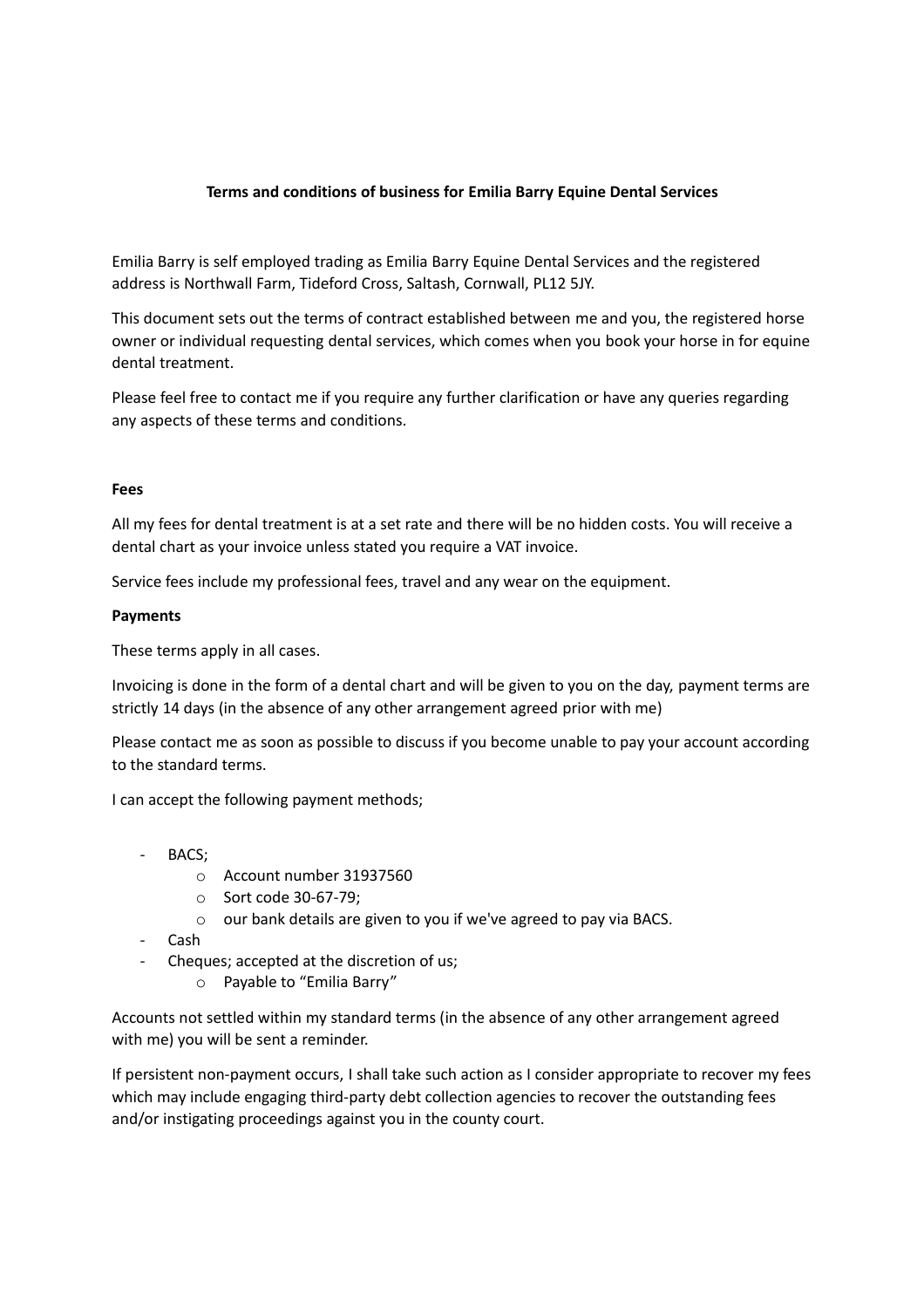In such cases, any costs levied by the debt collection agency will be added on to the outstanding balance owed by you and/or I will seek to recover any legal expenses from you. Please note that the use of debt collection agencies and the county court could affect your future credit rating.

Where I consider it appropriate to do so I may require payment on account before services are provided.

#### **Insurance**

I strongly support the principle of insuring horses against unexpected accident, illness or injury. Please contact your insurance provider as per their terms and conditions in the case of requiring their services.

In some cases I my be required to share your personal information and your horses dental records with insurance companies.

#### **Client records**

Dental Charts and any pictures are the property of, and will be retained by Emilia Barry Equine Dental Services. Upon request, copies of dental records will be passed to a Veterinary Surgeon or another Equine Dentist taking over your horse's dental treatment.

#### **Data protection**

I recognise that client confidentiality is of utmost importance. I use personal data I collect in accordance with my privacy policy (view via my website) and comply with the provisions of the data protection Act 1998 and General Data Protection Regulation 2018. My privacy policy also details your rights in respects to your personal data.

In instructing me to do your horses teeth, you authorise me to use that data during the work that I have done for you; and I may, from time to time, send you information that would be relevant to you (you can opt out of these at any point by contacting me). I will, where specifically required, pass on to insurers and referral practices details of dental records relating to you and your horse.

You, the client, will provide us with correct and updated personal information.

## **Variation in terms of trading**

No addition or variation of these conditions will bind the business unless it is specifically agreed in writing and signed by me. No one else has the authority to alter or vary these conditions in any way.

## **Complaints**

I strive to provide a quality service to the client and their horse's with the best possible care but recognise on occasion you may feel that I don't get it right. Please contact me at the first opportunity to discuss any grievances you may have. If you wish to make a complaint, please do so in writing to me. If you wish to take this further then you can go through the BAEDT complaints procedure.